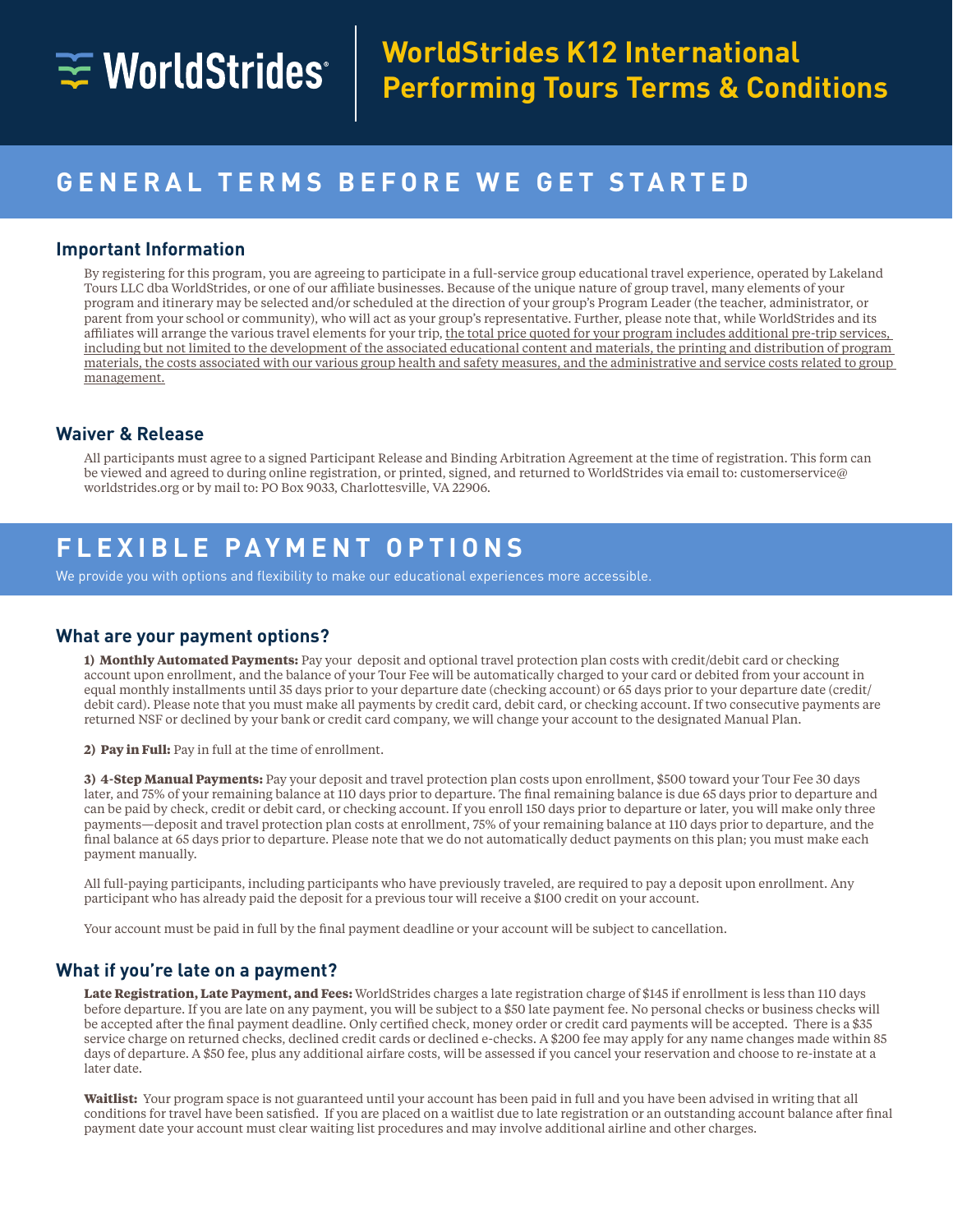#### **What do you need to know about your program fees?**

The price quoted is based upon a minimum number of travelers. The price quoted is also subject to adjustment if the minimum enrollment is not met, if the program content or itinerary changes, or in the event of circumstances beyond WorldStrides' direct control.

**Non-Refundable Fees:** The fee for enrollment in a Trip Protection Program (discussed below), your deposit, any handling charges, merchandise fees, fees for returned checks, fees for declined credit cards or electronic drafts, late payments, and registration fees are not refundable under any circumstances.

### **What is not included in your program fees?**

Unless specifically stated in your program , WorldStrides' program prices do not include college credit fees, passport fees, visa fees, trip protection fees, baggage charges, porterage at airports and hotels, gratuities to guides or bus drivers, private or small group fee, expenses incurred during free time, optional excursions, trip extensions, local transportation to unscheduled activities, transportation from your home to the origination point of the program, overnight lodging and meals prior to departure or upon return from a program or the weekend supplement if your departure or return flight falls on a Friday, Saturday or Sunday (not applicable to tours to the United States, Canada or Puerto Rico).

**Adult Supplements:** Adults are automatically placed in twin rooms unless a single room upgrade is requested and available for the required additional applicable fee(s).

# **EXPLORE BEYOND THE CLASSROOM!**

#### **Program Information**

Prior to departure, you will receive details regarding flight and hotel information, departure and return times, packing tips, drop-off/pickup locations, etc. Flight times, airlines, itineraries, tour leader(s), and hotel information are subject to change. This is especially true when participating in a tournament or event, where WorldStrides is subject to the program hosts' schedule, accommodations, and transportation.

### **Protecting You on Tour**

While on tour, all participants are provided with accident, illness, and accident-related dental insurance coverage to cover out-of-pocket costs beyond the participant's own insurance. This insurance covers up to \$7,500 for accident, \$1,500 for illness, and \$750 for accidentrelated dental. Pre-existing conditions are not covered. Any charges not covered are the responsibility of the participant. Other limitations may apply. Full details are available at **www.tripmate.com/wpF369W**.

Please note, participants are solely responsible for their pre-program, program, and post-program medical care in all respects, including, but not limited to, obtaining and taking necessary medication(s), vaccinations, and any other medical care and treatment.

### **Age Restrictions for Young Travelers**

We do not accept applications for travelers under the age of 6 at time of departure. Registration for children 12 and under is subject to individual review, and the decision to allow participation in a trip is at the sole discretion of WorldStrides.

#### **Travel Documentation**

Every participant is responsible for obtaining the required documentation necessary prior to departure, such as a valid passport, visa, transit visas, notarized parental consent form (if applicable), and any required travel insurance coverage. Secure flight data (including name and birthdate) must fully match the information provided to WorldStrides for inclusion on travel documentation and airline tickets, and must meet any other applicable compliance requirements issued by the Transportation Security Administration or related agencies. World-Strides provides online and customer service to keep the program participant's information current and it is the participant's sole responsibility to assure that this information is fully up to date no later than 85 days prior to the group's departure date. If changes occur after that date, the participant must contact customer service and additional change fee will apply. Visit the Transportation Security Administration website at **www.tsa.gov** for more information.

If a participant is unable to travel due to the lack of a proper identification, passport or visa, or necessary inoculations, the standard cancellation policy will apply. Reservations are not transferable at any time.

#### **Course Credit**

Because WorldStrides holds various accreditations, participants may qualify for course credit for participation in a WorldStrides program. Schools, colleges, and universities hold varying policies regarding a student's eligibility to earn or redeem course credit from other accredited institutions. Students should consult their school guidance counselors and/or school policy handbooks to determine their eligibility. WorldStrides is not responsible for the approval or issuance of course credit.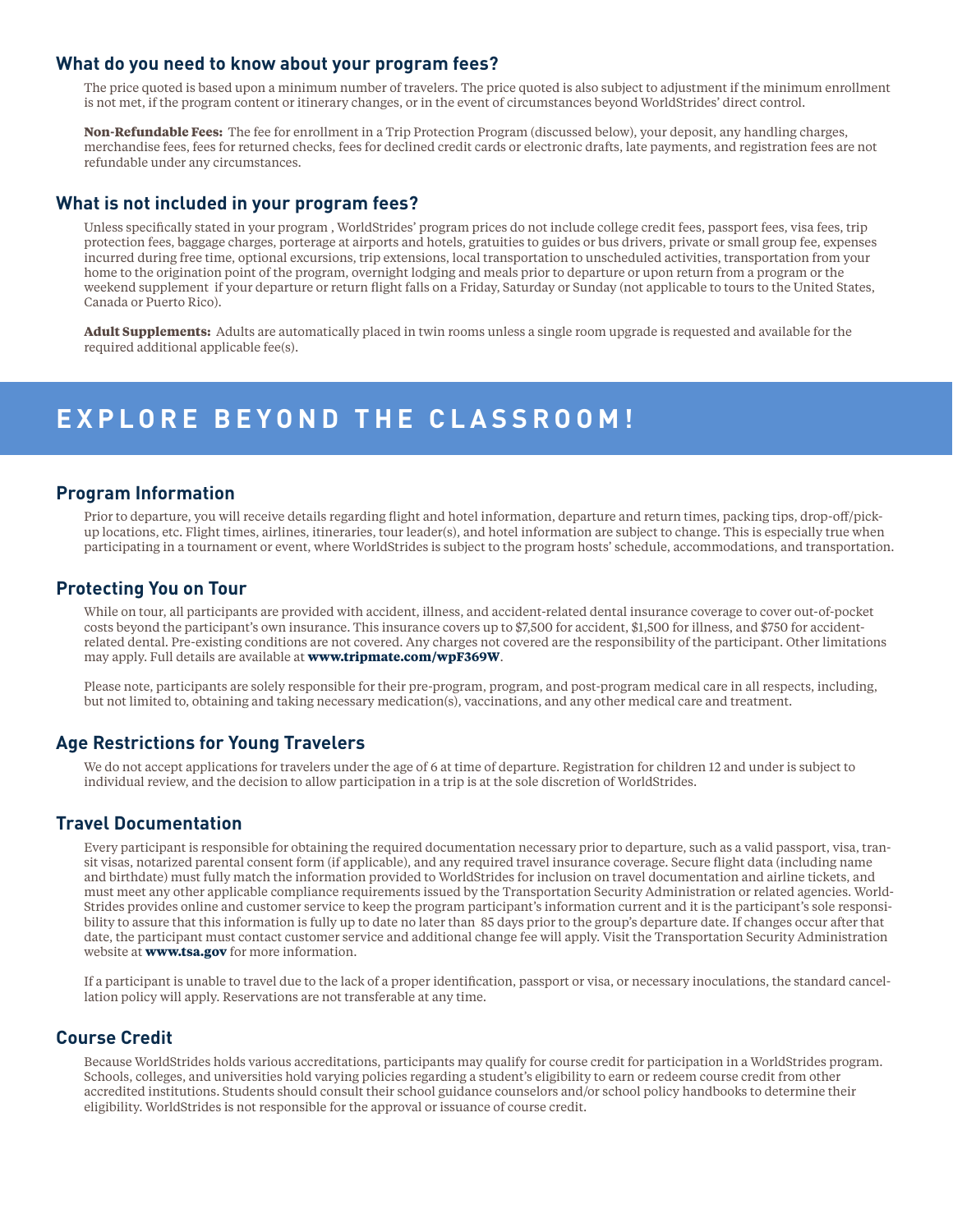# **Optional Accommodations for Individuals and Groups**

Participants may upgrade to a twin or single room for an additional fee upon availability. All participants aged 22 and younger at time of departure room in same-gender rooms in triple or quad rooming with travelers from the entire group. Minors, under the age of 18, are not able to room by themselves.

**Tour extensions:** For the majority of WorldStrides' programs tour extensions must be booked at the time of enrollment, must apply to the entire group, and any changes will incur additional charges. All tour extensions are based on the agreed upon paying participants. If there are fewer than participants enrolled on a tour extension, WorldStrides reserves the right to add a surcharge or cancel the tour extension at its discretion.

**Stay-ahead and stay-behind:** If the entire group would like to arrive at the first destination a few days earlier or stay at the final destination a few days later than the scheduled tour, WorldStrides can change your airline tickets. The service fee is \$50 per participant, plus additional costs for land arrangements, which will be passed along to the participants. This optional tour enhancement requires a minimum of 10 paying participants. If an individual participant would like to opt to stay ahead or behind your scheduled tour, WorldStrides can arrange the airline ticket for a service fee of \$145 if requested upon enrollment. If requested after enrollment and up to 110 days prior to departure, the fee is \$195. We will change your airline ticket and you are responsible for all accommodations, meals, and transfers before and after the scheduled tour. Because we will arrange your airline tickets separately from your group's, we cannot guarantee that you will share any of the same flights, and additional fees may apply.

**Land-only:** Some Program Leaders may opt for the group to arrange for your own airline tickets and begin your tour at the first hotel at destination. You are solely responsible for transport to/from airports, including the ground transport to meet/depart from the group. For some of our tours, individual participants may opt to arrange your own airline tickets and join the group at the hotel at the first overseas destination your tour fee will reflect the discounted land only rate. You may select this option upon enrollment or up to 110 days before departure and thereafter additional fees may apply. This option is not available less than 90 days before departure. Land only participants are responsible for their own airline tickets and airport transfers. If a participant books airfare prior to the trip being confirmed by an Account Manager, WorldStrides is not responsible for any flight reimbursements/refunds.

**Optional excursions:** On the majority of our international programs we offer a number of optional activities pre-negotiated with our overseas suppliers. For most optional activities you can enroll online up to 110 days prior to your departure date, and you can enroll over the phone for most excursions up to 45 days prior to departure. After that date, you can register on a space-available basis only during the tour itself. All optional excursions are based on the agreed upon paying participants. If there are fewer paying participants enrolled on an optional excursion, WorldStrides reserves the right to add a surcharge or cancel the optional excursion at its discretion.

**Alternate departure airport:** Depart from an airport different from your fellow group members. You pay the Tour Fee from the alternate airport, plus a service fee of \$145 if requested up to 130 days before departure. If requested between 129-90 days before departure, the fee is \$195. This option is not available less than 90 days before departure. Additional fees may apply, and your alternate airport must be one of Worldstrides' gateways.

If you are traveling outside of WorldStrides scheduled tour dates, the participant is responsible for all associated costs. WorldStrides is not responsible for participants when they are not part of WorldStrides organized activities, during deviations and/or stay-ahead/stay-behind optional periods, and any time that the activities do not include the services of a WorldStrides Tour Director.

**Frequent Flyer Miles:** Frequent flyer miles are not available to participants.

# **Personal Property**

Participants are fully responsible for any costs arising from the damage, loss, or theft of any personal property during the program.

# **Travelers with Disabilities**

WorldStrides happily welcomes all travelers on our tours. However, the trips are fast paced, require a great deal of walking, and can be physically demanding. Due to these restrictions, you may not be able to fully participate in the tour. Furthermore, WorldStrides is not responsible for any denial of service by carriers, hotels, restaurants, and other independent suppliers, and cannot refund the cost of any activity in which you were unable to participate. We encourage that any disability requiring special attention be reported to the Program Leader and WorldStrides at the time you make your reservation. WorldStrides will make reasonable attempts to accommodate special needs. Travelers requiring extraordinary assistance must be accompanied by a paying companion who is capable of and totally responsible for providing the necessary assistance.

# **Special Dietary Requirements**

WorldStrides cannot be responsible for accommodating any food allergies, or dietary requirements and restrictions, and is not responsible for any problems associate with food or drink, including allergies. Dietary requirements and restrictions are the sole responsibility of the participant.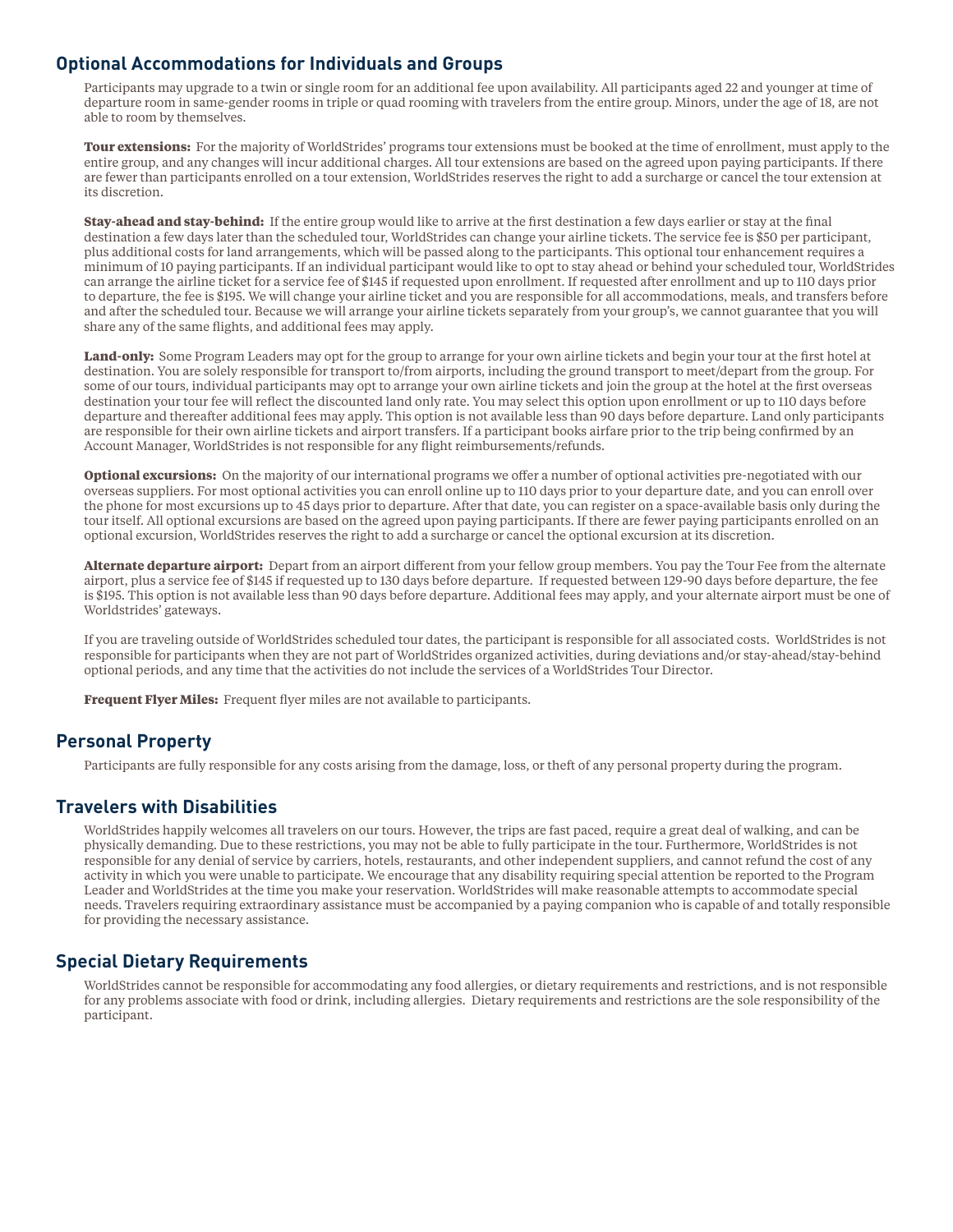### **Supervision/Behavior**

WorldStrides, the Program Leader, and chaperones establish behavior rules and directions for all student participants. Failure to abide by the rules or directions may result in the student being sent home at the parents' expense without any right to a refund. All program participants will be responsible for their own actions at all times, and the Program Leader and chaperones will be held accountable for the action of all participants in their group.

Consumption or possession of alcoholic beverages or drugs of any kind for which you do not have a valid prescription, behavior infringing upon the ability of others to enjoy the Program, or compromising your own or others' safety, or is otherwise inappropriate, or violates the law as well as violation of certain other rules, constitute grounds for immediate expulsion from the tour.

WorldStrides is committed to providing an environment that is free from harassment. Harassment based upon an individual's sex, race, ethnicity, national origin, age, religion or any other legally protected characteristics will not be tolerated.

On occasion, program participants may be allowed by the Program Leader to leave the group and to explore on their own. WorldStrides has no responsibility for participants when they are on their own and it is the sole responsibility of those participants to take whatever actions are necessary to rejoin the group, at their own cost. If a program participant is late in appearing for a scheduled departure, the Program Leader has no duty to delay the Program to wait for the participant.

# **What happens if your program changes after registration?**

**Program Changes Made by WorldStrides:** Changes or substitutions in hotels, itinerary, inclusions, or airports may be made depending on your travel dates, arrival and departure times, national holidays, and events beyond WorldStrides' control at the discretion of WorldStrides as it deems necessary or desirable. Changes in itinerary, including reversing the itinerary, changes to the order in which cities or countries are visited, the duration of the stay in each city, addition and omission of cities or countries may occur. On certain dates some attractions or activities may be closed, and the availability of some venues advertised or communicated cannot be guaranteed. Some venues may require special equipment. Venues may also close without prior notice due to public holidays, festivals and routine maintenance. In these instances, no refunds can be given. Whenever possible, suitable alternatives will be provided.

WorldStrides reserves the right to change the date of departure by no more than two days from the original departure date in spring (Oct-Apr) and three days in the summer (May-Sept). These changes are not grounds for cancellation without penalty or for refunds after the tour.

On occasion, WorldStrides must change dates of a scheduled program by more than 3 days as the result of Exceptional Circumstances, as defined below, or as a result of operational challenges or difficulties, including without limitation, travel restrictions, event cancellations, facility closures, government-imposed restrictions/closures, or other reasons beyond the control of WorldStrides.

Should WorldStrides need to change the destinations visited and/or the dates of a scheduled program by more than 3 days, we will work with your group's Program Leader to reschedule your trip to dates that work for your group. If you elect to cancel because your program dates are changed by more than 3 days, the policy regarding Cancellation due to Exceptional Circumstances may apply.

**Changes Made by Your Group:** WorldStrides offers its WorldClass Flex Program to enable groups to plan trips with confidence. We understand your group may need to change your trip due to unforeseen circumstances. If your group decides they are not comfortable traveling to the planned destination or on the scheduled dates, the group can move the trip to an alternative destination or move to a new future date up until 60 days before departure. Changing the destination or date of the trip will be determined based on availability of trip components including, but not limited to, accommodations, venues, attractions, content, meals, and transportation. We will work with your Program Leader to find an alternative future date up to 24 months from your original departure date. Your group will be able to adjust your trip with no additional fees, just the difference (if applicable) in the price of the new trip.

In the event a tour is moved to the future, all monies paid (less any Non-Refundable Fees) can be transferred from an existing participant to a new participant if the new participant enrolls (which enrollment will include express agreement to these Terms and Conditions) by 110 days before departure. Once funds are transferred, the new participant is subject to the full Terms and Conditions and standard refund policies as defined for the group on the original scheduled trip.

If you or your group reschedules to a new destination or date and then decides to cancel, the cancellation fees will be calculated from the date of transfer from the original tour and standard cancellation fees will apply.

For departures from cities with multiple airports within a reasonable distance, WorldStrides will book flights interchangeably between the airports.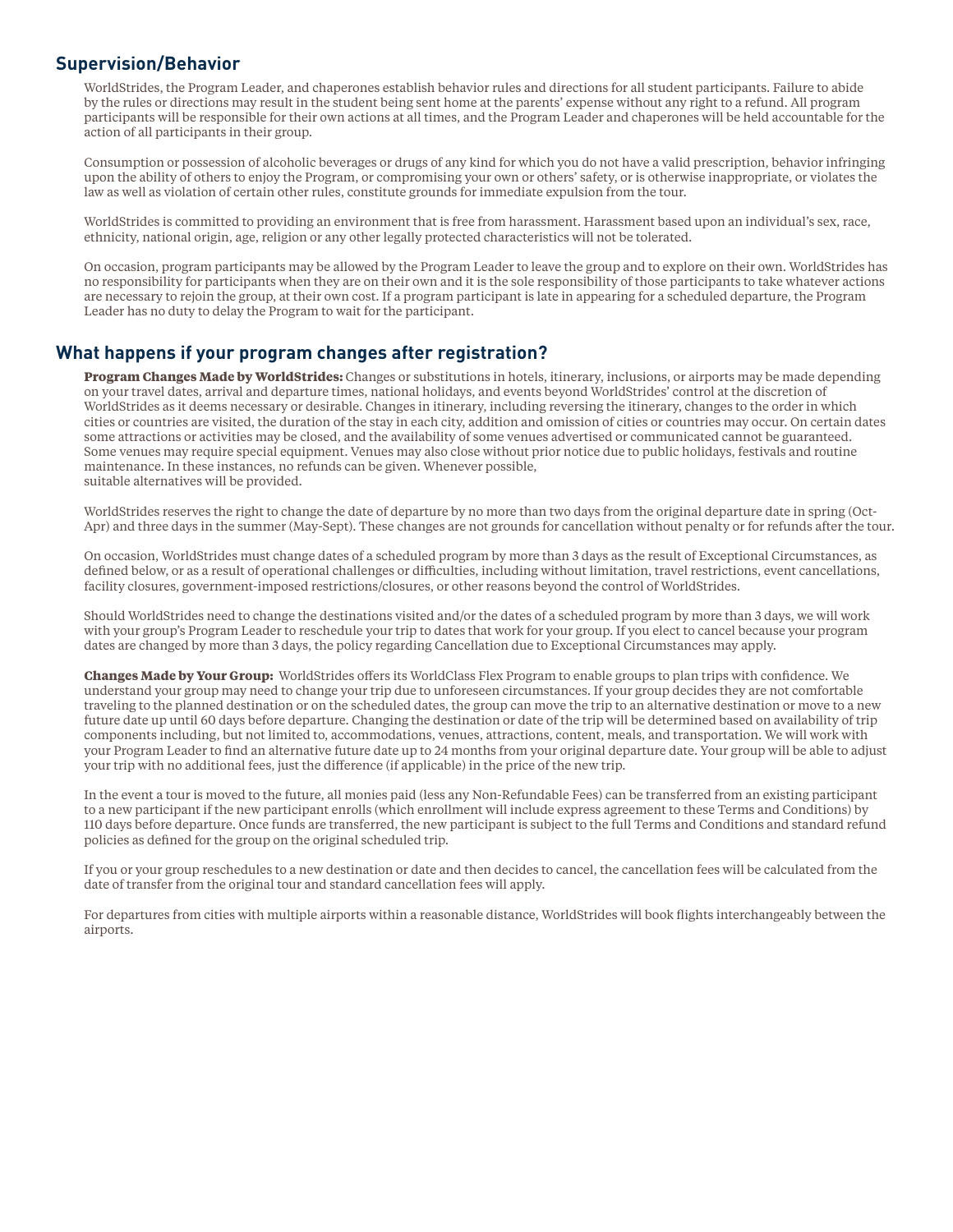# **What if you have to cancel your registration?**

All cancellations must be made in writing by the person listed on the registration form to your account representative or customer service at customerservice@worldstrides.org or via mail to WorldStrides, P.O. Box 9033, Charlottesville, VA 22906-9033, must be postmarked prior to the group's departure, and must include account number, registrant's name, and complete address.

The Program Leader may cancel the program on behalf of the entire group, or any individual participant. Within 24 hours following receipt of your registration confirmation or initial payment invoice (whichever is first), you may cancel your WorldStrides program and receive a full refund. After 24 hours, the Standard Cancellation Policy applies unless the Full Refund Program is purchased.

All refunds are issued using the original form of payment on the account. Check refunds are only issued to the primary responsible party listed on the account. WorldStrides accepts payment via check, e-check, debit card, and credit card. Should you choose to use a gift and/ or preloaded credit card to make one or more payments on your WorldStrides account, WorldStrides is not responsible for replacing any credits that are successfully processed back to any lost, stolen, or destroyed gift or preloaded credit card account used for payment.

**Standard Cancellation Policy:** The services and value we provide begin long before your date of departure, and there are significant unrecoverable costs as your departure date approaches. Therefore, if you do not enroll in the Cancel for Any Reason Plan and you, the Program Leader, school, or school administration cancel beyond the 24-hour grace period, WorldStrides will be entitled to retain (in addition to the Non-Refundable Fees):

- \$399 non-refundable fee if more than 150 days
- \$599 non-refundable fee if between 150-110 days
- 50% of all fees + \$99 non-refundable fee if between 109-76 days
- 75% of all fees + \$99 non-refundable fee if between 75-31 days
- 100% if 30 days or less

**Cancellation due to Exceptional Circumstances:** If your group is unable to reschedule your trip to a new destination or date, and your program is canceled or cannot be delivered due to Exceptional Circumstances (explained below), travelers who did not purchase the Cancel for Any Reason Plan, will be refunded all monies paid less Non-Refundable Fees and an additional cancellation fee of \$399 for trips involving international air travel, \$289 for trips involving domestic air travel, or \$149 for trips involving domestic bus travel. After August 2021, cancellation fees for non-purchasers of Cancel for Any Reason Plan will be \$499 for international air travel, \$389 for domestic air travel, and \$189 for domestic bus travel. Please note – these fees are not intended to be a penalty, but rather a fair estimation of a portion of the unrecoverable internal and external costs related to planning, managing, and administering a full-service group travel program, that are incurred by WorldStrides prior to the date of departure.

**Exceptional Circumstances:** Without limitation, WorldStrides, including its affiliates, owners, officers, agents, employees or any associated organization, is not responsible for any injury, loss, or damage to person or property, death, delay, overbooking or downgrading of accommodations, mechanical or other failure of airplanes or other means of transportation or for any failure of any transportation mechanism to arrive or depart timely, dangers associated with animals, sanitation problems, food poisoning, lack of or quality of medical care, illness or disease, difficulty in evacuation in case of a medical or other emergency, or for any other inconvenience beyond the direct control of WorldStrides, in connection with the provision of any goods or services whether occasioned by or resulting from, but not limited to, Exceptional Circumstances. Exceptional Circumstances may also justify postponement or (if postponement is not achievable) cancellation of trips. Exceptional Circumstances include, but are not limited to, acts of force majeure, war (whether declared or not), criminal or terrorist activities of any kind or the threat thereof, civil unrest, strikes or other restrictive labor activities, illness or disease, actual, perceived or threatened epidemics or pandemics, government-imposed travel restrictions or closures, and other events outside WorldStrides' control that make performance of a trip as contemplated impossible or impractical.

# **PROTECTING YOUR INVESTMENT**

#### **Through Trip Mate, our third-party travel protection plan provider, WorldStrides offers two great plans that help protect your educational travel investment.**

**Travel Protection Plan:** Trip Mate's standard travel protection plan covers you for the following events:

- A traveler's injury, sickness, or death of a family member
- Theft of passport or visas
- Flight cancellations due to strike or bad weather
- Loss of luggage and personal effects
- Trip cancellation or trip interruption due to covered reasons such as a covered sickness, illness, injury or death
- Trip cancellation or trip interruption due to terrorist acts, as defined

**Ultimate Protection Plan:** Along with providing you all the same benefits as our Standard Travel Protection Plan, the Ultimate Protection Plan also includes a Cancel For Any Reason Waiver Benefit.

With our Cancel For Any Reason Waiver Benefit, if you cancel your trip for any reason not otherwise covered by this policy, we will reimburse your for 75% of the non-refundable cancellation fees which apply to your trip, provided:

1) Payment for this plan is received by WorldStrides within 14 days of your initial deposit/payment for your trip; and

2) You cancel your trip 48 hours (2 days) or more before your schedule trip departure date.